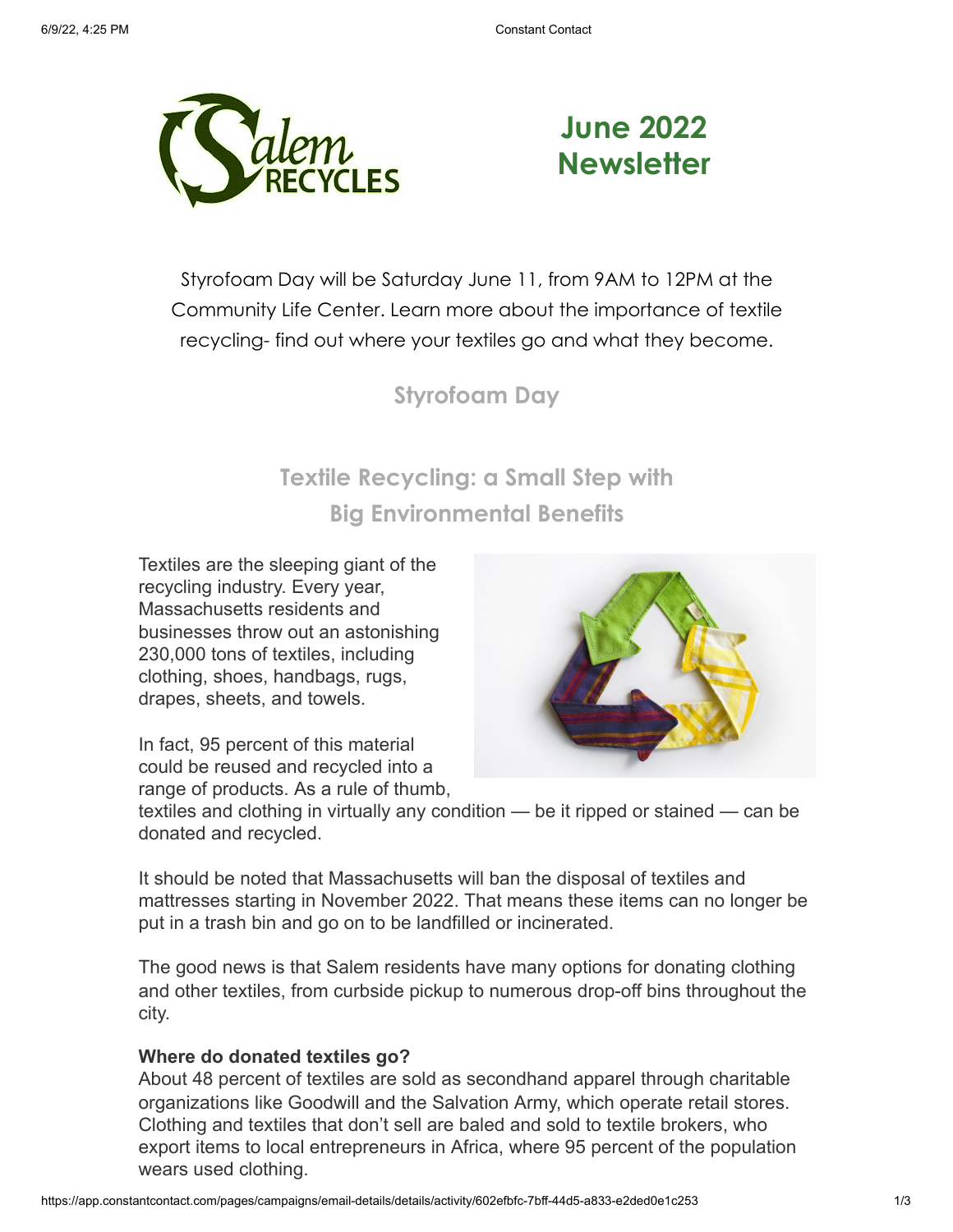Another 20 percent is turned into industrial wiping cloths, which are sold to companies such as auto-repair shops and manufacturing plants.

The remaining 26 percent is sent to fiber converters where textiles are broken down to their basic fiber components and remanufactured into products such as blankets, insulation, carpet, and soundproofing material.

Used textiles represent an important industry segment in Massachusetts. More than 25 companies and nonprofit organizations sort, reuse, "upcycle" or convert used textiles into new products. Donating textiles supports local charitable organizations that provide jobs and training to Massachusetts residents. Keeping textiles out of the trash can significantly reduce disposal costs for local governments and businesses.

#### **Environmental impact of recycling**

The apparel industry currently faces huge environmental challenges, including greenhouse gas emissions, water use, and toxic chemical use. The apparel industry produces about 1.025 gigatons of carbon emissions annually. Raw material production, such as knitting, weaving, dyeing, and finishing contributed to 50 percent of emissions. Raw material extraction, processing of material into yarn, and assembly of final product produced the remaining 50 percent of emissions. Increasing textile reuse and recycling can reduce the production of new clothing.

About 63 percent of textile fibers, such as nylon and polyester, are derived from petrochemicals. The remaining 37 percent is cotton, in which the current production methods' reliance on water and toxic pesticides are believed by many experts to be unsustainable. Consider it takes one-third of a pound of pesticide and 713 gallons of water to make one cotton t-shirt.

#### **Salem textile recycling options**

Curbside Textile Pickup **[Click here](https://www.helpsy.co/pickup)** to schedule a free pickup

Textile Drop-off Bins: St. Peters Church, 24 St. Peters St. Baystate Textile bins are located outside of all Salem public schools Planet Aid bins are located throughout Salem

#### **[For more information, click here](https://www.greensalem.com/textile-recycling/)**



*SalemRecycles* 978-619-5672 mguglielmi@salem.com **[www.greensalem.com](http://www.greensalem.com/)**